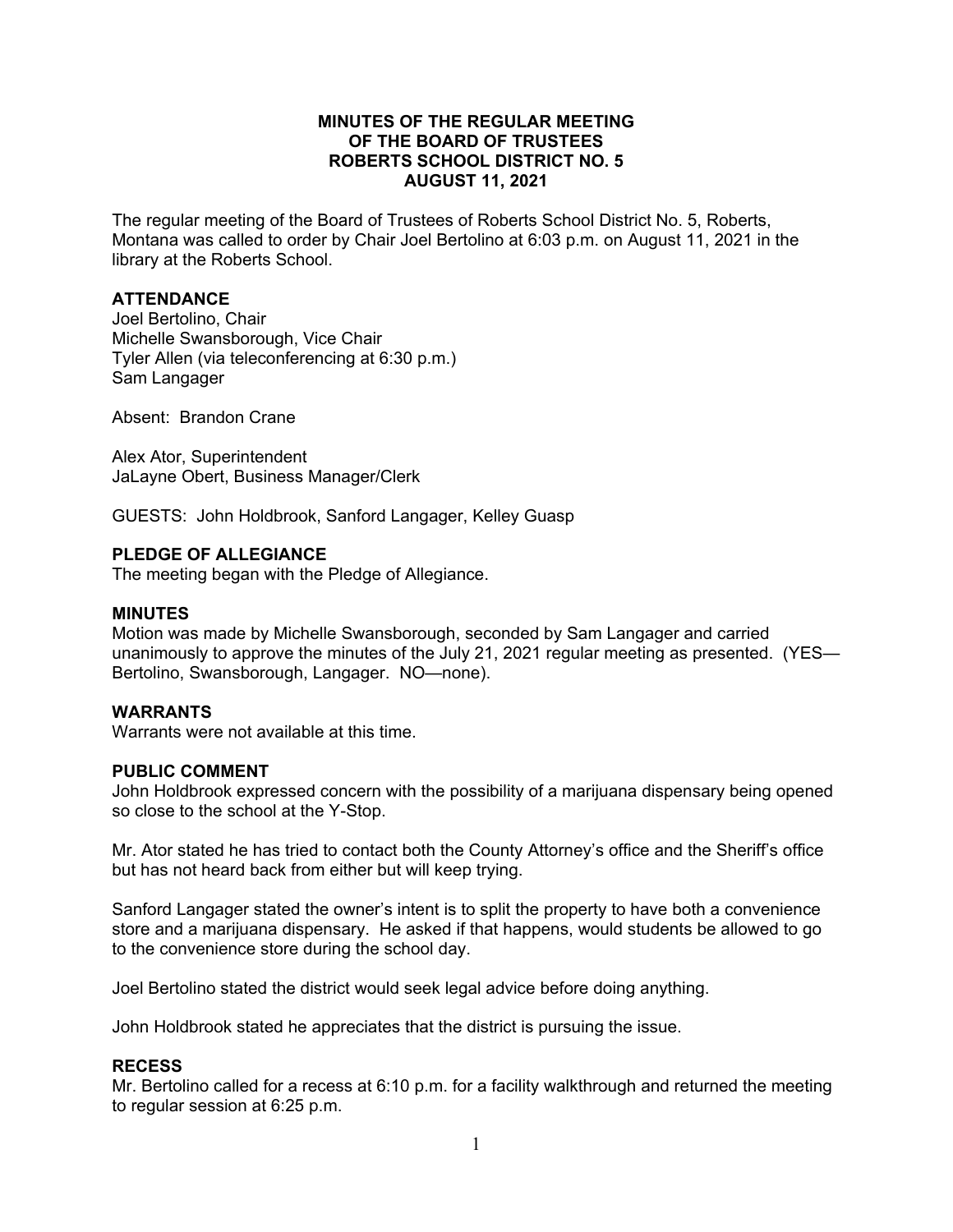## **STAFFING**

MUSIC POSITION – Mr. Ator stated the music position is still vacant.

#### **NEW BUSINESS**

OUT OF DISTRICT STUDENTS – Mr. Ator presented the list of out of district students we are required to report to the County Superintendent.

2021-2022 BUDGET REPORT – Mrs. Obert presented the 2021-2022 budget report with the following budget totals for the 2021-2022 school year:

| <b>General Fund</b>          |    | \$1,228,033.25 |
|------------------------------|----|----------------|
| <b>Transportation Fund</b>   |    | 110,127.00     |
| <b>Bus Depreciation Fund</b> |    | 139,018.92     |
| <b>Tuition Fund</b>          | \$ | 23,801.52      |
| <b>Retirement Fund</b>       | S  | 173,288.00     |
| <b>Adult Education</b>       | S  | 19,225.62      |
| <b>Technology Fund</b>       | \$ | 36,790.81      |
| Flexibility                  | S  | 416.68         |
| <b>Building Reserve Fund</b> |    | 201,948.10     |

Motion was made by Michelle Swansborough, seconded by Sam Langager and carried unanimously to approve the 2021-2022 budgets as presented. (YES—Bertolino, Swansborough, Langager. NO—none).

2020-2021 TRUSTEES FINANCIAL SUMMARY – Mrs. Obert presented the 2020-2021 Trustees Financial Summary for approval.

Motion was made by Michelle Swansborough, seconded by Sam Langager and carried unanimously to approve the 2020-2021 Trustees Financial Summary as presented. (YES— Bertolino, Swansborough, Langager. NO—none).

2021-2022 STUDENT HANDBOOK – Mr. Ator asked for approval of the 2021-2022 Student Handbook, stating there are only minor changes, mainly names and dates.

Motion was made by Michelle Swansborough, seconded by Sam Langager and carried unanimously to approve the 2021-2022 Student Handbook as presented. (YES—Bertolino, Swansborough, Langager. NO—none).

2021-2022 STAFF HANDBOOK – Mr. Ator asked for approval of the 2021-2022 Staff Handbook, stating there are only minor changes, mainly name and dates.

Motion was made by Michelle Swansborough, seconded by Sam Langager and carried unanimously to approve the 2021-2022 Staff Handbook as presented. (YES—Bertolino, Swansborough, Langager. NO—none).

(Tyler Allen joined the meeting by telephone at 6:30 p.m.)

STAFF SUMMER BONUSES – Mr. Ator state Peter Wisniewski, Darryl Grove, and Jim Burows worked hard on the bathroom project this summer, most times at jobs not considered regular maintenance duties. He stated he would like to pay each a summer bonus, \$2500 for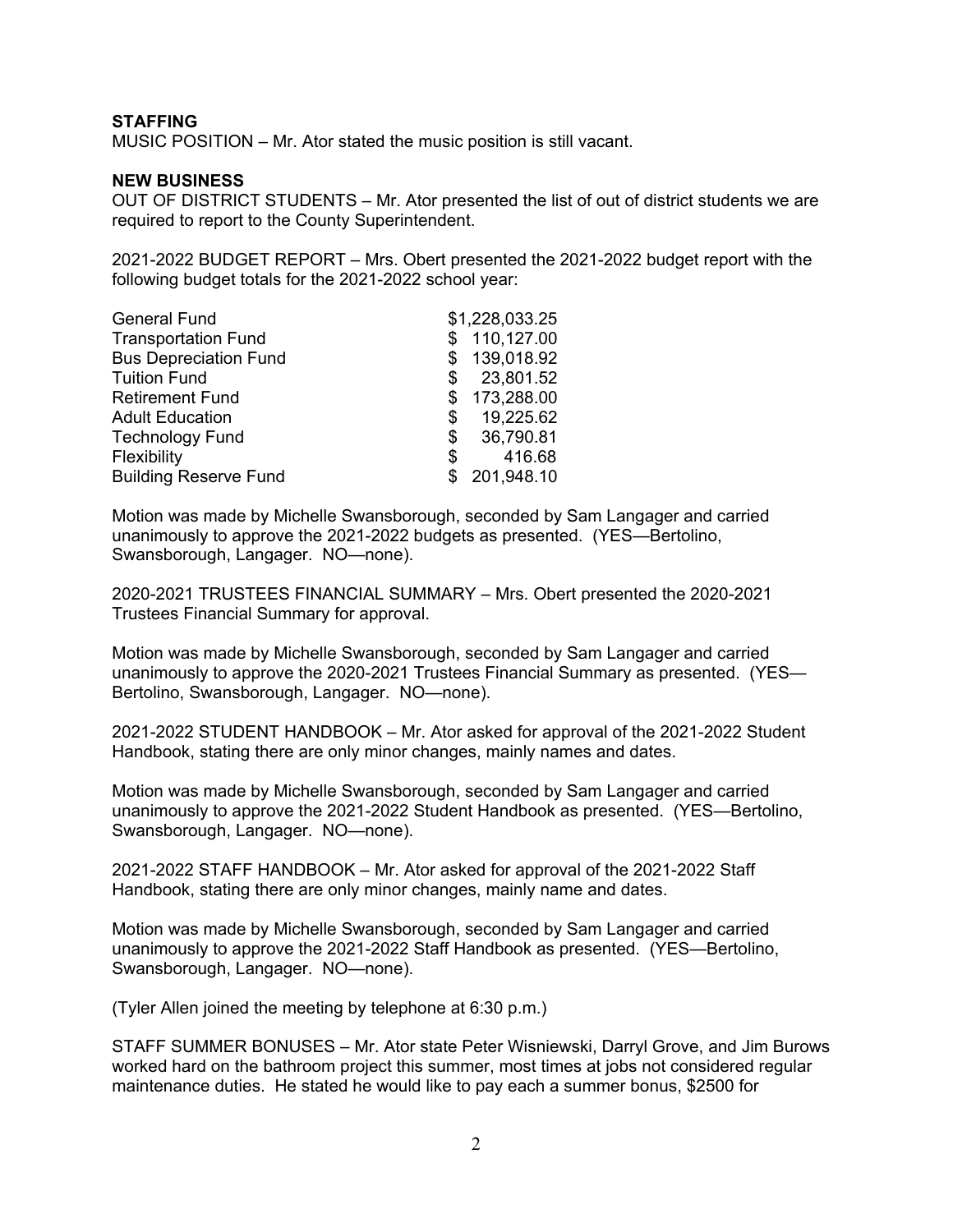Mr. Wisniewski and Mr. Grove and \$1250 for Mr. Burows as he works part-time. He added this expenditure would come from the General Fund budget.

Motion was made by Tyler Allen, seconded by Michelle Swansborough and carried unanimously to approve bonuses of \$2500 for Peter Wisniewski and Darryl Grove and \$1250 for Jim Burows in appreciation of their hard work over the summer. (YES—Bertolino, Swansborough, Allen, Langager. NO—none).

## **OLD BUSINESS**

PROCUREMENT CARDS – Mr. Ator stated we will begin testing the procurement cards on some grant purchases.

CONSIDERATION OF SABBATICAL – Mr. Ator stated those discussing this subject have not met yet.

## **SUPERINTENDENT REPORT**

LITERACY REPORT – Jackie Ronning reported summer school was successful and many of the staff took advantage of curriculum days to work on their own programs. She added upcoming professional development includes a workshop on phonics in Fromberg this week and the Big Sky Literacy Summit on September 10-11.

Mrs. Ronning stated one of our grant goals, an after school program, is on the agenda to tackle this fall.

Mrs. Ronning stated Kelly Songstad, the newly hired head cook, is working as a custodian this summer and has worked very hard and done an excellent job.

ACTIVITY REPORT – Mr. Ator stated the only thing to report for activities is sports practices begin on August 13, 2021.

NEXT MEETING – Mr. Ator stated meeting dates for the next few months are September 15, October 19, November 17, and December 15.

\_\_\_\_\_\_\_\_\_\_\_\_\_\_\_\_\_\_\_\_\_\_\_\_\_\_\_\_\_\_\_\_\_\_ \_\_\_\_\_\_\_\_\_\_\_\_\_\_\_\_\_\_\_\_\_\_\_\_\_\_

# **ADJOURNMENT**

Mr. Bertolino called for adjournment at 6:55 p.m.

Board Chair **District Clerk**